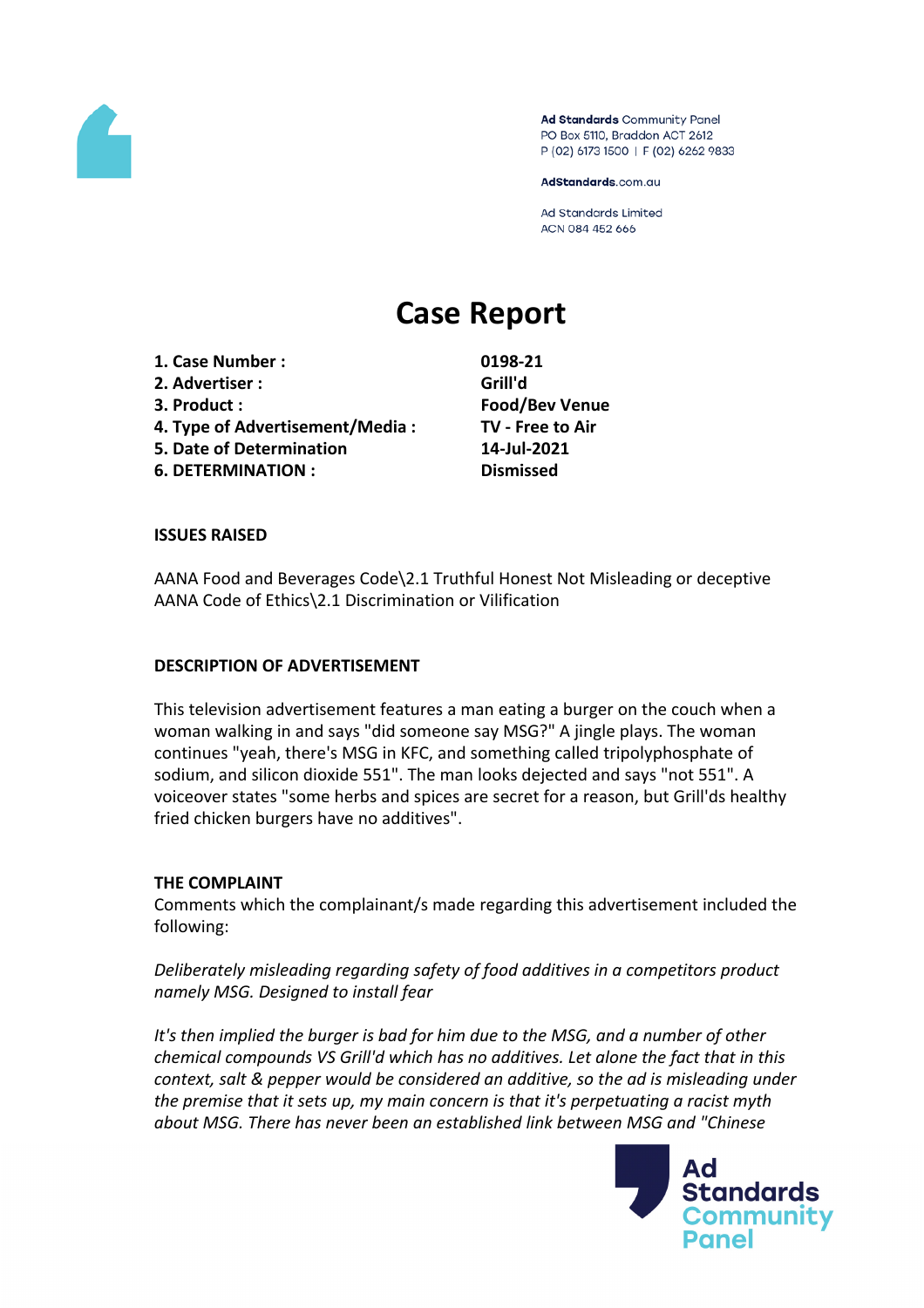

*restaurant syndrome" yet the stereotype and myth has continued over the decades. It's misleading at best to suggest a burger with MSG is worse for you than one without, and it's hurtful to an entire race of people at worst.*

# **THE ADVERTISER'S RESPONSE**

Comments which the advertiser made in response to the complainant/s regarding this advertisement include the following:

*This response refers to the complaint which you received on 18 June 2021 relating to Grill'ds "No Secrets" TV ad.*

*To enable the Community Panel to consider our response we have provided in this letter the requested information about the specific advertisement under compliant.* 

*For upfront clarity, we can substantiate the claims made in the Films for our "Did Someone Say MSG?" campaign that:*

- *There is MSG, Tripolyphosphate of Sodium and Silicon Dioxide 551 present in KFC products; and*
- *Grill'd Healthy Fried Chicken is 100% natural, with zero artificial colours, flavours, preservatives and contains no hidden additives.*

*And further, with regards to the complaint, we do not imply MSG or any other food additives are unsafe or refer to anything to do with safety of additives. We do list three examples of additives being MSG, tripolyphosphate of sodium and 551, which Grill'd do not have in our Healthy Fried Chicken. At Grill'd we are aiming to champion transparency with regards to what the industry put into their food. Although FSANZ (Food Standards Australia New Zealand) requires packaged goods to label and name additives, this is not required for restaurants or a local takeaway but at Grill'd we believe people should know what's added to their food just as they would if they were looking at a product label in the supermarket. And finally, we believe it is reasonable to expect that the general community views products with hidden additives as less desirable.*

*The other requested information is as follows:*

#### *A description of the Advertisement;*

*The 'No Secrets' TVC campaign shines a light on the 'secret' additives and preservatives found within fast-food competitors' burgers which are not found in Grill'd burgers*

*A copy of the script; Katie: Did someone say MSG? Katie: Yeah. There's MSG in KFC. And something called tripolyphosphate sodium? And silicon dioxide 551.*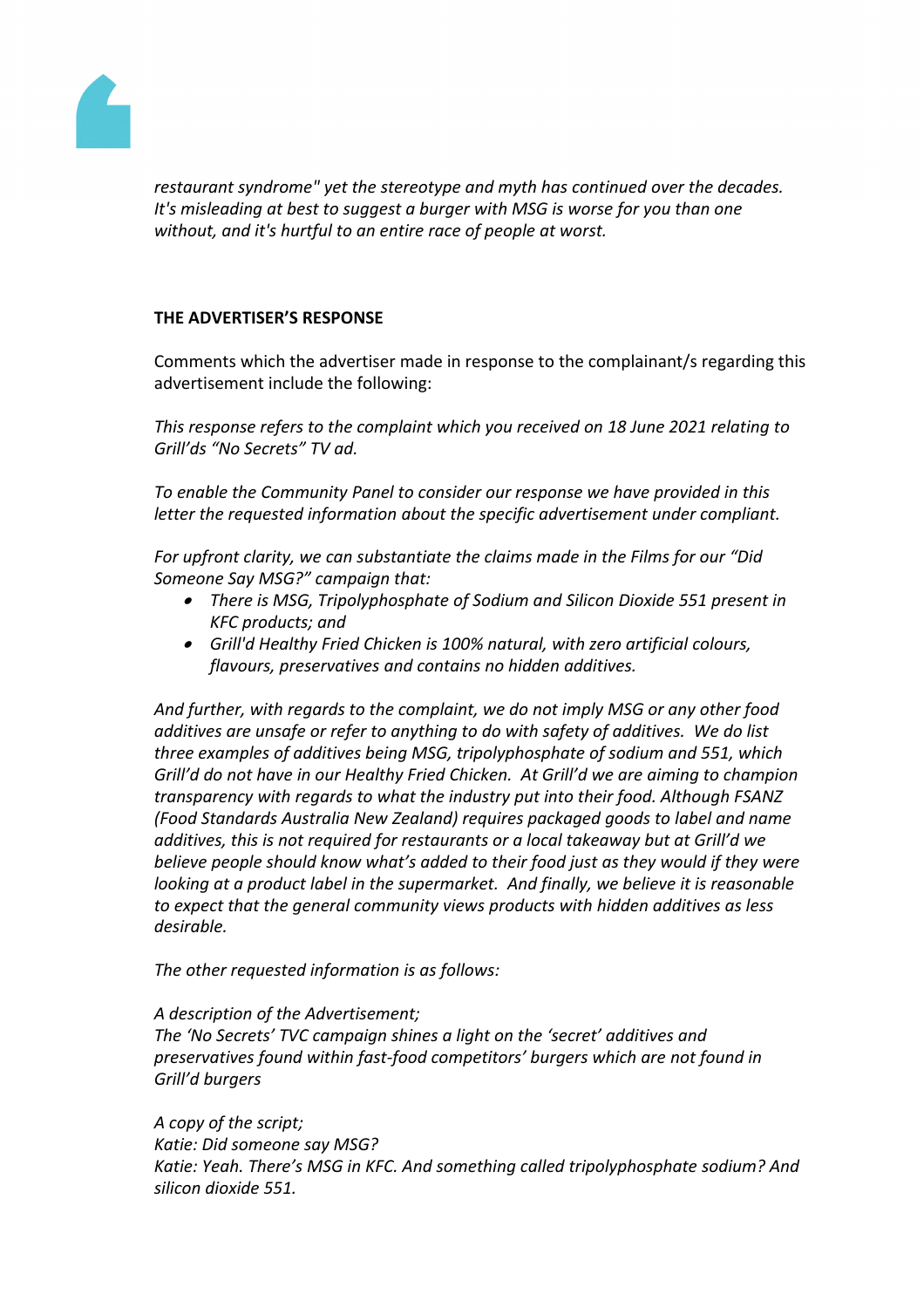

*Pete: Not 551? VO: Some secret herbs and spices are secret for a reason. VO: But Grill'd's Healthy Fried Chicken Burgers have no hidden additives.*

*Details of the programs in which the advertisement appears*

- *• Celebrity Apprentice Australia*
- *• Everwood*
- *• Travel Guides*
- *• Lego Masters*
- *• Doctor Doctor*
- *• Home and away*
- *• The Front Bar*
- *• Criminal Minds*
- *• The Good Doctor*
- *• 911*
- *• MasterChef*
- *• Have You Been Paying Attention?*
- *• Neighbours*
- *• Bold & The Beautiful*
- *• The Project*

*Whether the audience of the programs is predominantly children*

*No, we were targeting P16-39 and people using the categories fast food & casual dining. We served impressions to this target audience using unique device IDs to be as targeted as possible, with programmes such as Lego Masters which although is predominantly an 18+ audience it does capture family viewing (which based on the targeting applied is not intentional and is the nature of TV co-viewing).*

*Substantiation of any health, nutrition or ingredient claims or statements made in the advertisement;*

*We at Grill'd can substantiate the claims made in the Films for our "Did Someone Say MSG?" campaign that:*

- *There is MSG, Tripolyphosphate of Sodium and Silicon Dioxide 551 present in KFC products*
- *Grill'd Healthy Fried Chicken is 100% natural, with zero artificial colours, flavours, preservatives and contains no hidden additives.*

*The above information is based on the following reports and documents we have listed below:*

- *Excerpt from Nutritional Claims Hierarchy (Section 6) – Source FNA (Food & Nutrition Australia) Aug 2020*
- *Email from KFC Customer Service titled "Customer Incident #2165219 – Active – Product Enquiry – Brad" – Source KFC Customer Service team*
- *KFC Burger Ingredients Nutritional profiling – Source FNA (May 2021)*

*The above reference sources can be found attached to this letter.*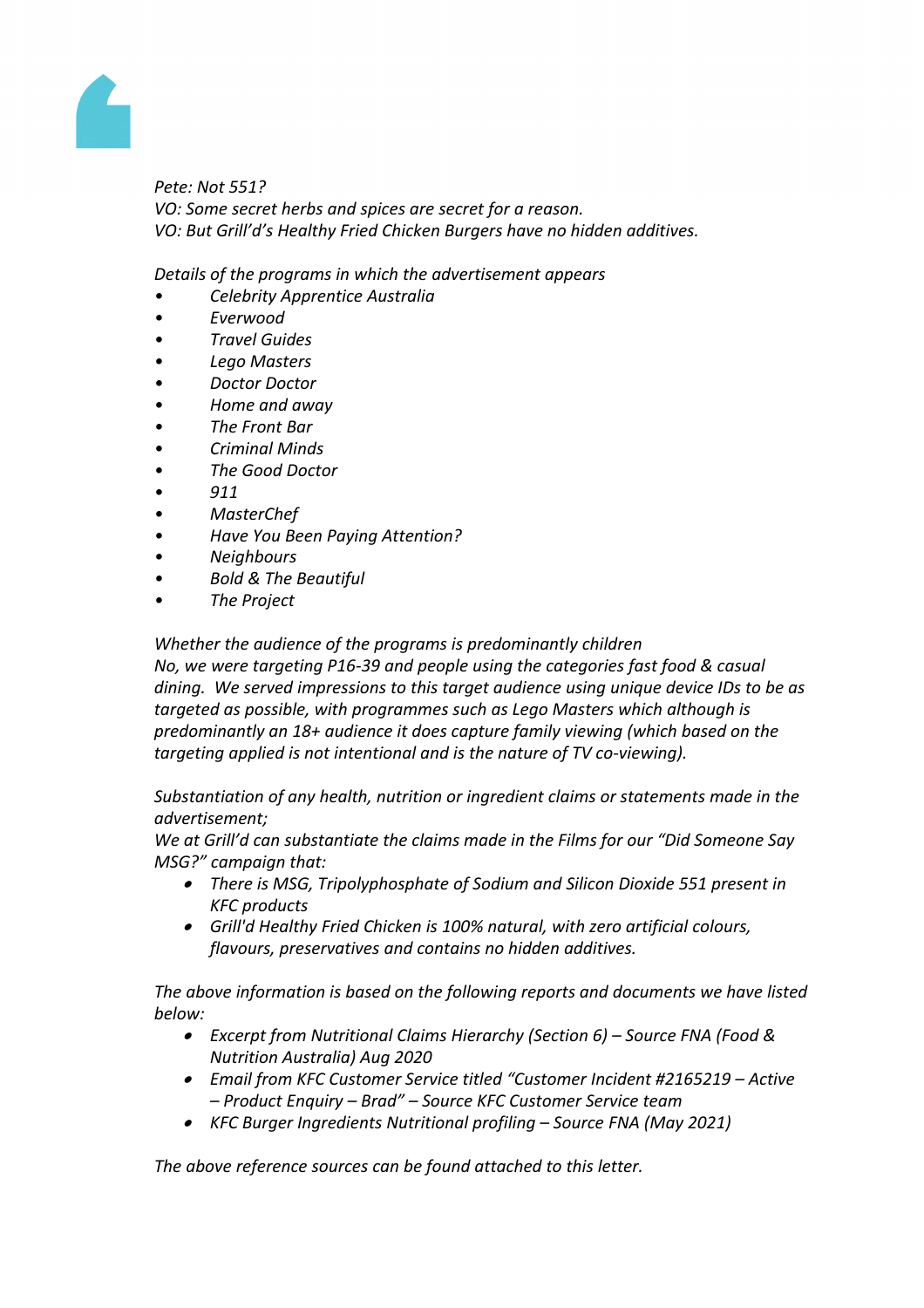

*Your comprehensive comments in relation to the complaint (taking into account the need to address all aspects of the advertising codes);*

*With regard to the complaint, we do not imply MSG or any other food additives are unsafe or refer to anything to do with safety of additives and we list three examples of additives being MSG, tripolyphosphate of sodium and 551, which Grill'd do not have in our Healthy Fried Chicken*

*At Grill'd we are aiming to champion transparency with what the industry put into their food. Although FSANZ (Food Standards Australia New Zealand) requires packaged goods to label and name additives, this is not required for restaurants or a local takeaway but Grill'd believe people should know what's added to their food just as they would if they were looking at a product label in the supermarket*

*We hope this response provides you with the necessary detail to reach the view that have not in fact breached the AANA code, and please don't hesitate to contact us if you require any other information.*

# **THE DETERMINATION**

The Ad Standards Community Panel (the Panel) considered whether this advertisement breaches the AANA Food and Beverages Advertising and Marketing Communications Code (the Food Code) or the AANA Code of Ethics (the Code of Ethics).

The Panel noted the complainants' concerns that the advertisement is misleading and racist.

The Panel viewed the advertisement and noted the advertiser's response.

The Panel noted that the product advertised is food and that therefore the provisions of the Food Code apply.

**Food Code Section 2.1 Advertising or marketing communications for food ...shall be truthful and honest, shall not be or be designed to be misleading or deceptive or otherwise contravene prevailing community standards, and shall be communicated in a manner appropriate to the level of understanding of the target audience of the Advertising or Marketing Communication with an accurate presentation of all information including any references to nutritional values or health benefits.**

The Panel considered the Practice Note to this section of the Code which provides that:

*"The Panel will not attempt to apply legal tests in its determination of whether advertisements are truthful and honest, designed to mislead or deceive, or otherwise contravene prevailing community standards in the areas of concern to this Code.*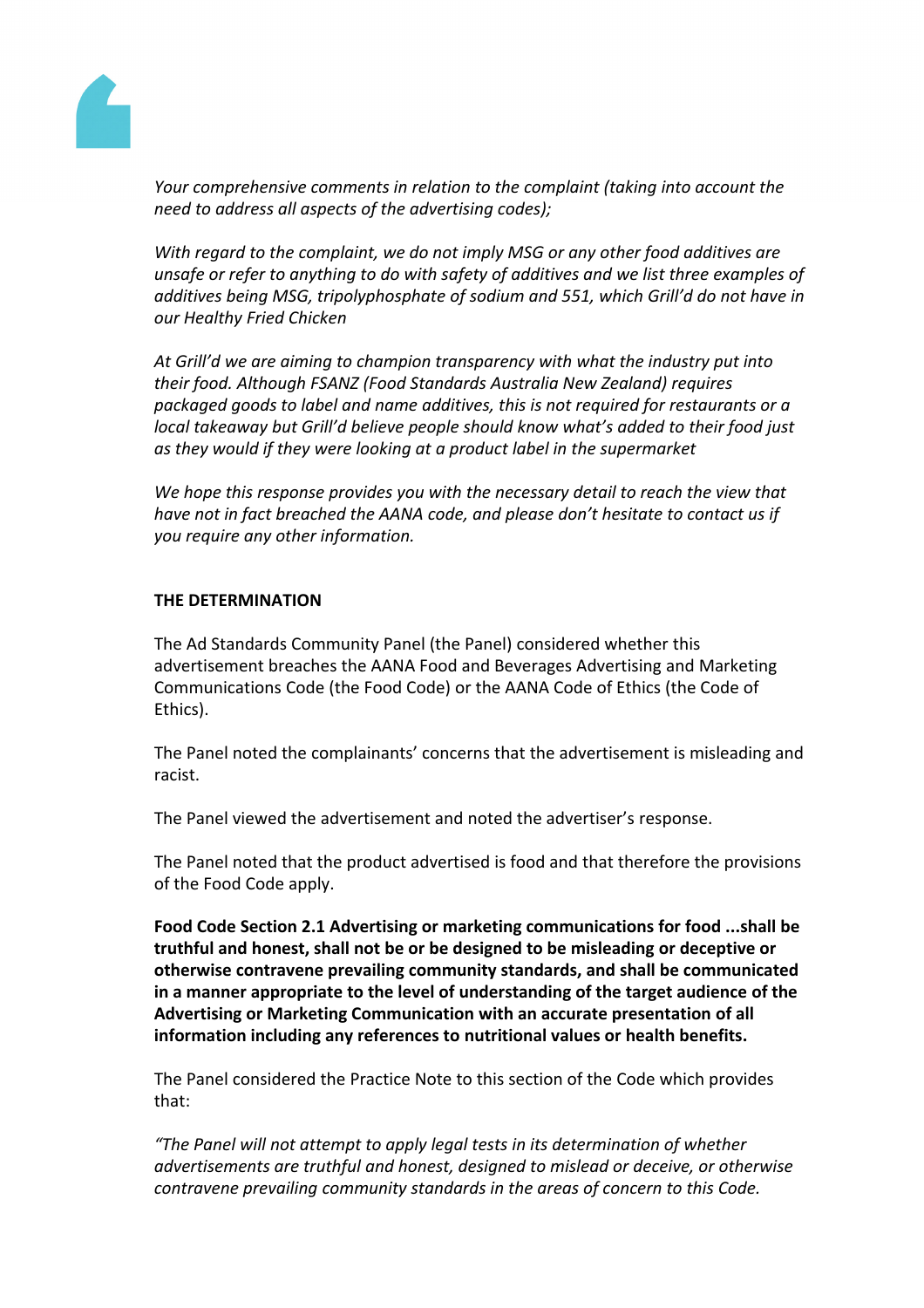

*"In testing the requirement that an advertising or marketing communication shall be truthful and honest, the Community Panel will consider whether the information most likely to be taken from the advertisement by an average consumer in the target market would be reasonably regarded as truthful and honest…"*

# MSG in competitor's products

The Panel noted that the advertisement makes a specific reference to KFC products containing MSG, tripolyphosphate of sodium, and silicon dioxide 551. The Panel noted that the three ingredients are food additives.

The Panel considered the supporting information that the advertiser had provided detailing KFC products which contain the listed ingredients.

Based on that information the Panel considered that the statement "yeah, there's MSG in KFC, and something called tripolyphosphate of sodium, and silicon dioxide 551" is not misleading or deceptive.

# MSG unsafe/unhealthy

The Panel noted the complainants' concerns that the advertisement is misleading regarding the safety of MSG and implies that a burger containing MSG is bad for you.

The Panel noted that the advertisement makes no claims or reference to the listed additives (MSG, tripolyphosphate of sodium, silicon dioxide 551) being in some way unhealthy or unsafe.

The Panel considered that the advertisement suggests that a burger with additive ingredients such as the ones described would be less desirable than a natural, unprocessed burger with no additives at all. The Panel considered that this would be a matter of personal taste and considered that the suggestion that a burger from KFC is less desirable compared to a Grill'd fried chicken burger is not itself misleading or deceptive.

# **Food Code Section 2.1 Conclusion**

The Panel determined that the advertisement did not breach Section 2.1 of the Food Code.

**Code of Ethics Section 2.1: Advertising or Marketing Communication shall not portray people or depict material in a way which discriminates against or vilifies a person or section of the community on account of race, ethnicity, nationality, gender, age, sexual preference, religion, disability, mental illness or political belief.**

The Panel noted the AANA Practice Note which provides guidance on the meaning of: Discrimination - unfair or less favourable treatment